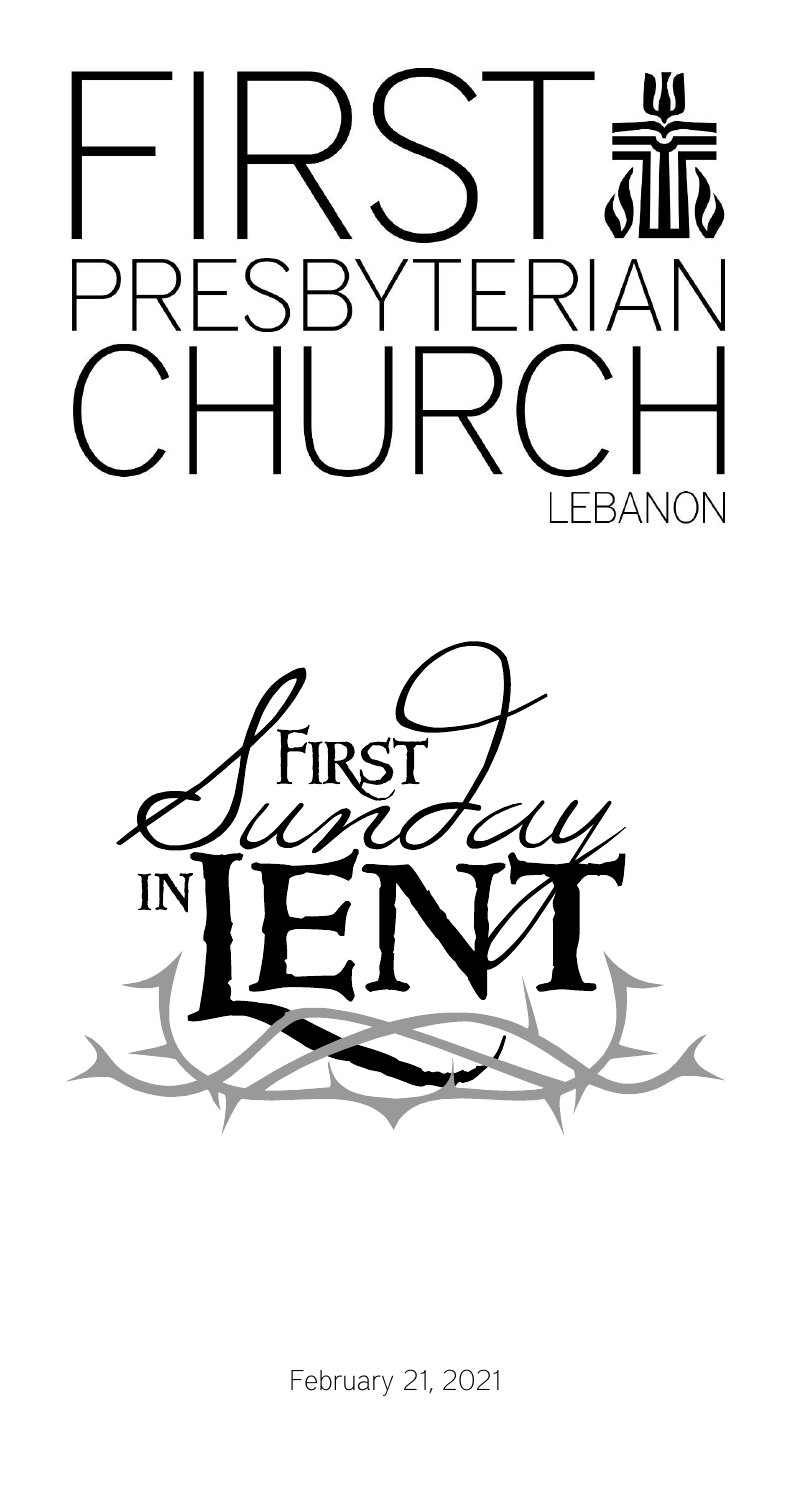# Service for the Lord's Day

February 21, 2021 First Sunday in Lent 10:00 A.M.

### The Gathering

*To Glorify God and Enjoy God Forever*

PRELUDE *Fugue in D minor* Johann Sebastian Bach

Chiming the Hour

## Choral Introit

## \*Call to Worship *from Psalm 25*

| Leader: To you, O Lord, I lift up my soul.   |
|----------------------------------------------|
| People: O my God, in you I trust.            |
| Leader: Make me to know your ways, O Lord;   |
| People: Teach me your paths.                 |
| Leader: Lead me in your truth, and teach me, |
| People: For you are the God of my salvation; |
|                                              |

For you I will wait all day long.

\*Hymn No. 383 *My Faith Looks Up to Thee* olivet

### Welcome and Announcements

## Call to Reconciliation

PRAYER OF CONFESSION (unison)

God of glory, you sent Jesus among us as the light of the world. He came to reveal your love for all people. We confess that our sin and pride hide the brightness of your light. We turn away from the poor; we ignore cries for justice; we do not strive for peace.

Forgive us, God. In your mercy, cleanse us of our sin, so we may reflect the love and life of Jesus Christ into our world. Amen.

## Silent Prayers of Confession

#### Assurance of Pardon

| Leader: God's compassion knows no boundaries;         |
|-------------------------------------------------------|
| God's grace is greater than all our sins.             |
| Friends, hear the good news of our salvation:         |
| People: In the name of Christ, we are forgiven Thanks |

r eople: In the name of Christ, we are forgiven. Thanks be to God!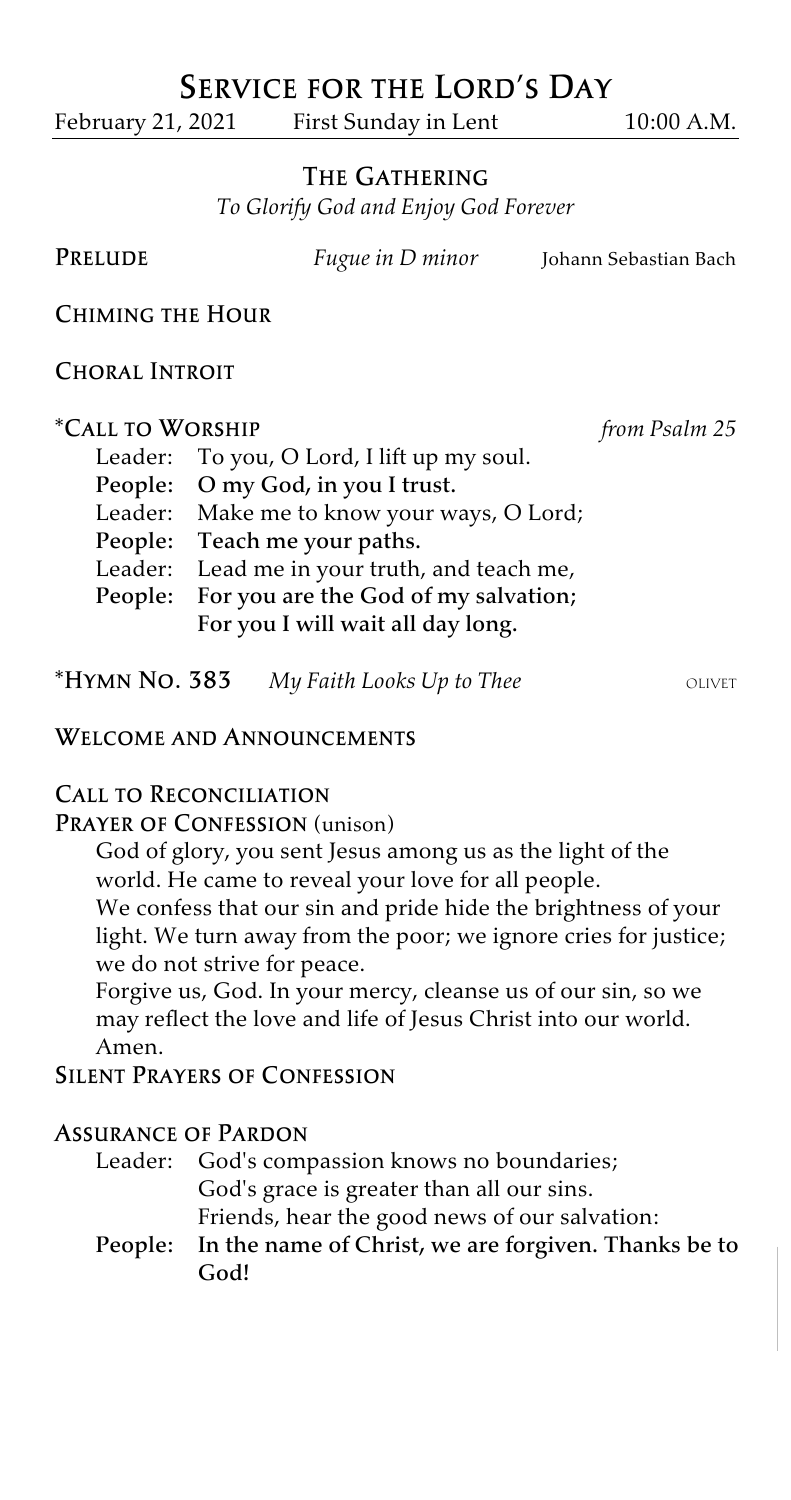## $*$ Sung Response  $\blacksquare$

*O Lamb of God most holy! Who on the cross did suffer, And patient still and lowly, Yourself to scorn did offer; Our sins by You were taken, Or hope had us forsaken; Have mercy on us, Jesus!*

## \*The Peace

The Peace of Christ be with you. And also with you.

Anthem *Lord, Who Throughout These Forty Days* Meyers

## The Word of God

## PRAYER FOR ILLUMINATION (UNISON)

Eternal God, through the life, death and resurrection of your Son, your kingdom has broken into our troubled world. Help us now to hear your Word that our lives might be signs of the new life offered through Jesus Christ our Lord. Amen.

SCRIPTURE READING Mark 2:1-12

Sermon *Faith Healing: Through the Roof* Rev. Sherard Edington

## Mark 2:1-12

When Jesus returned to Capernaum after some days, it was reported that he was at home. So many gathered around that there was no longer room for them, not even in front of the door; and he was speaking the word to them. Then some people came, bringing to him a paralyzed man, carried by four of them. And when they could not bring him to Jesus because of the crowd, they removed the roof above him; and after having dug through it, they let down the mat on which the paralytic lay. When Jesus saw their faith, he said to the paralytic, "Son, your sins are forgiven." Now some of the scribes were sitting there, questioning in their hearts, "Why does this fellow speak in this way? It is blasphemy! Who can forgive sins but God alone?" At once Jesus perceived in his spirit that they were discussing these questions among themselves; and he said to them, "Why do you raise such questions in your hearts? Which is easier, to say to the paralytic, 'Your sins are forgiven,' or to say, 'Stand up and take your mat and walk'? But so that you may know that the Son of Man has authority on earth to forgive sins" —he said to the paralytic— "I say to you, stand up, take your mat and go to your home." And he stood up, and immediately took the mat and went out before all of them; so that they were all amazed and glorified God, saying, "We have never seen anything like this!"

<sup>\*</sup> Those who are able are invited to stand.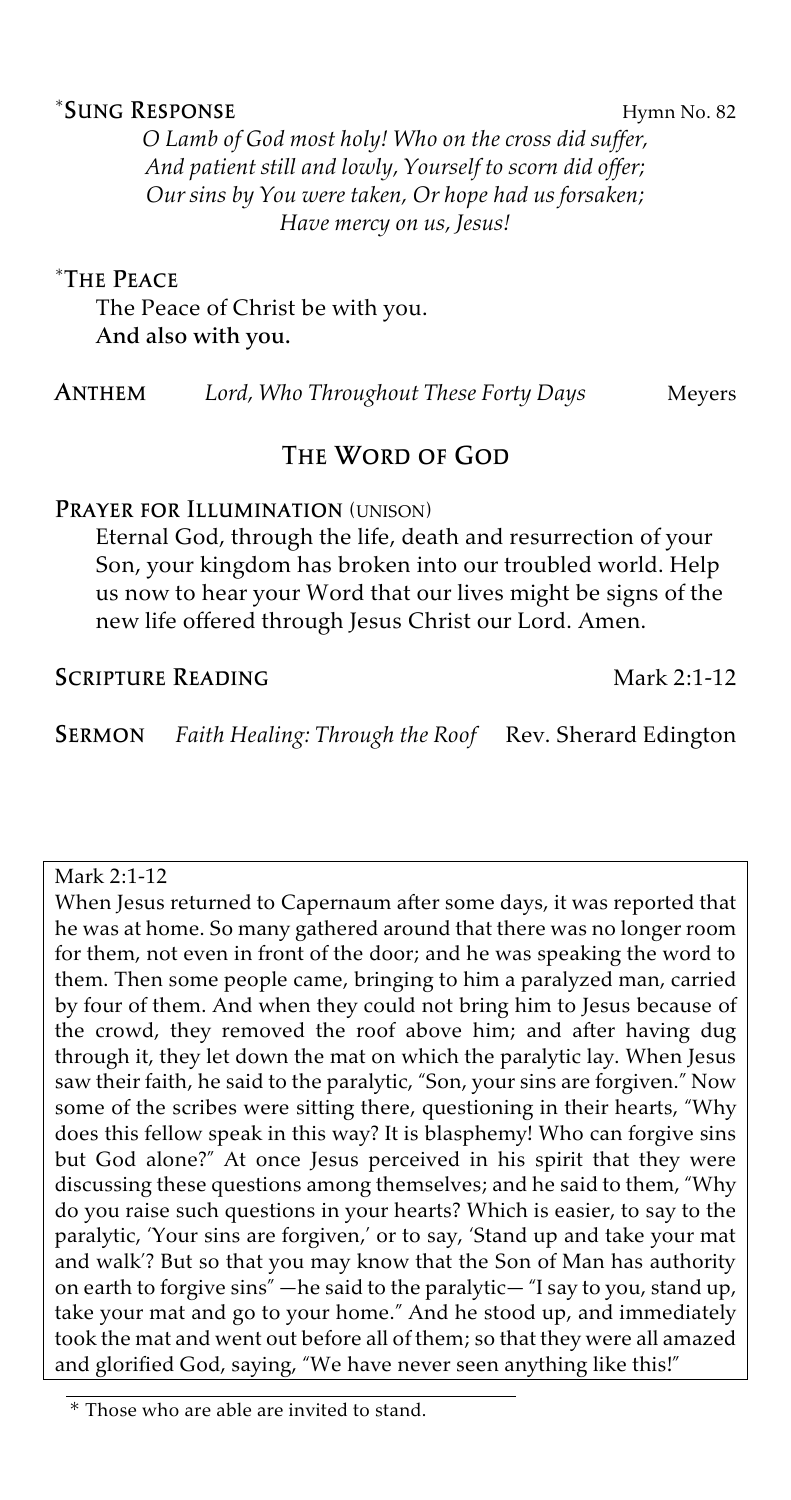## Response of the People

## \*Affirmation of Faith The Apostles' Creed

I believe in God the Father Almighty, Maker of heaven and earth,

And in Jesus Christ his only Son, our Lord, who was conceived by the Holy Ghost, born of the Virgin Mary, suffered under Pontius Pilate, was crucified, dead, and buried; he descended into hell; the third day he rose again from the dead; he ascended into heaven, and sitteth on the right hand of God the Father Almighty; from thence he shall come to judge the quick and the dead.

I believe in the Holy Ghost; the holy catholic church; the communion of saints; the forgiveness of sins; the resurrection of the body; and the life everlasting. Amen.

## Offertory Prayer \*Doxology

*Praise God from whom all blessings flow; Praise Him, all creatures here below; Praise Him above, ye heavenly host: Praise Father, Son, and Holy Ghost. Amen.*

## Prayers of the People and the Lord's Prayer

(Traditional) Hymnal Page 16

## Sending Forth

| *Hymn No. 87                                | The Glory of These Forty Days  | ERHALT UNS, HERR |
|---------------------------------------------|--------------------------------|------------------|
| *CHARGE AND BENEDICTION<br>*CHORAL RESPONSE |                                |                  |
|                                             |                                |                  |
| *Postlude                                   | O Man, Bewail Thy Grievous Sin | J.S. Bach        |
|                                             |                                |                  |

Lent is the 40-day season during which the Church prepares for the suffering, death, and resurrection of Jesus Christ. Lent begins on Ash Wednesday and concludes on Holy Saturday, the day before Easter. Sundays are not included in the 40-day count because Sundays are considered "mini-Easters," a celebration of our Lord's resurrection. The word "Lent" is apparently derived from the Old English *lencten*, which means "lengthen" referring to the lengthening of the daylight hours which occurs in the northern hemisphere during spring.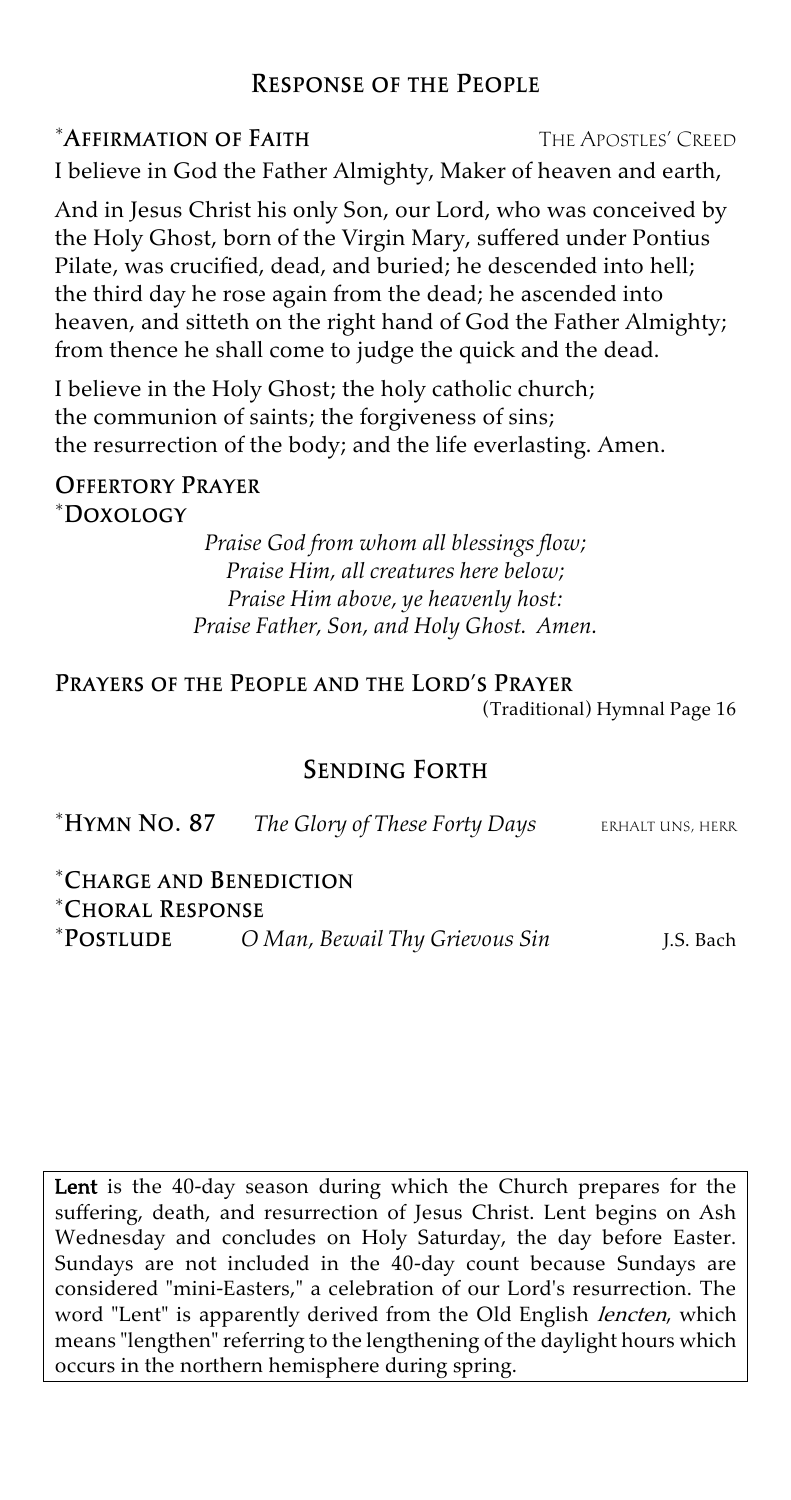## Welcome

We extend a warm welcome to all who worship with us this morning. If you are seeking a church home, we invite you to become a member of First Presbyterian Church. For more information, please speak to the pastor at the close of the service.

### Announcements

# **Wednesday Night Fellowship Dinner**

February 24, 6:00 p.m.

*Gumbo, Potato Salad, Bread Pudding*

To make a reservation, please call the church office at (615)444-1360 by Monday.

A CONGREGATIONAL MEETING will be held on February 28 at 9:45 a.m. The purpose of the meeting is to hold the Annual Meeting of the Congregation and hear the Annual Statistical Report.

Lenten Prayer Service – Join us Mondays at 6:45 p.m. during Lent for a weekly prayer service. Each week we will focus on a new spiritual practice which can bring us closer to God. To participate, login to Zoom using the same information you use to login to worship (the prayer service will not be live-streamed on Facebook).

## **YOUTH**

YOUTH GROUP ( $5<sup>th</sup> -12<sup>th</sup>$  grade) – Youth Group will meet on the first and third Wednesday of each month. Youth group is open to ages 10 and up.

Winter Wonderland Festival – Snow in February? There is a high probability that it might appear on February 24 at 6 p.m. Join us that evening for our Winter Wonderland Festival. It will be a night of fun and fellowship which includes an interactive Bible lesson. This event is open to all ages.

## This Week at FPC

| Today               |                             |  |  |  |
|---------------------|-----------------------------|--|--|--|
| 10:00 a.m. Worship  |                             |  |  |  |
|                     | 11:10 a.m. Winter Book Club |  |  |  |
| Monday              |                             |  |  |  |
|                     | 6:00 p.m. Lenten Service    |  |  |  |
| Tuesday             |                             |  |  |  |
| 9:00 a.m. Preschool |                             |  |  |  |
|                     |                             |  |  |  |

#### Wednesday

Noon Bible Study 6:00 p.m. Fellowship Meal 6:00 p.m. Youth Group 6:30 p.m. Choir Practice Thursday 9:00 a.m. Preschool Friday Saturday